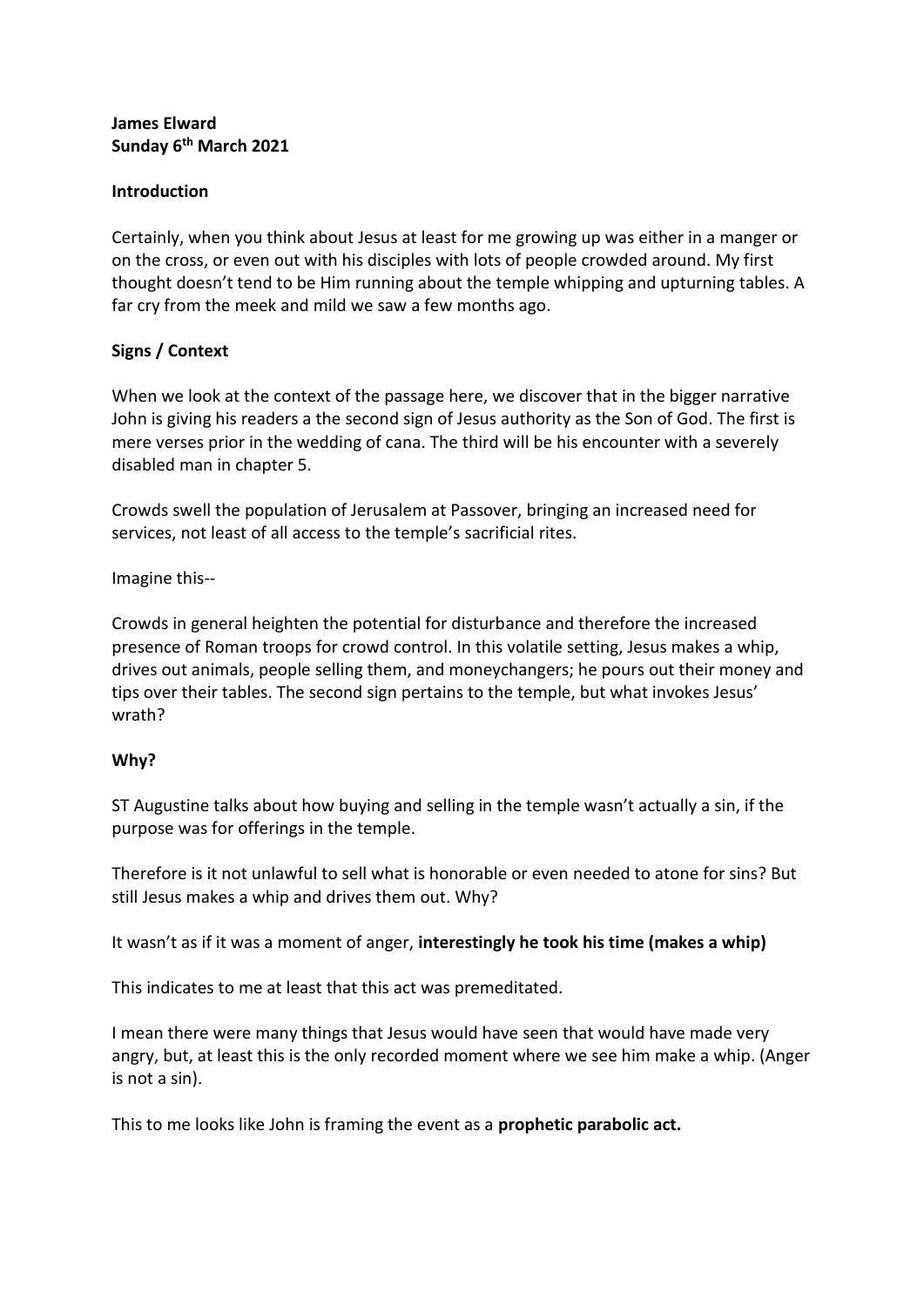In other words, he believes that JUST like the Old Testament prophets who acted out their prophetic pronouncements, Jesus is speaking prophetically through his temple action (Like Ezekiel who lay on his side for 430 days- admittedly left side for 390 and right for 40 in case anyone was wondering or even the story of Hosea).

In this light, I would argue the question from "the Jews" in verse 18 might make more sense: So the Jews said to him, "What sign do you show us for doing these things?"

# **Based on this response in John, I would argue that the Jews didn't interpret what Jesus was doing as an act of either defilement or violence inside the temple.**

The proof in my eyes is this:

If they thought a crazy man was acting violent, whipping people, and throwing tables around in a mad rage, why did they not arrest him.

The romans who were always stationed at the nearby Antonia fortress (which was located very close to the temple and would likely of had many extra men stationed due to the Passover) did not intervene (nor were they asked to), and why was Jesus not immediately arrested by either them or the temple police?

So if this was a symbolic act, who was it for and what was it's purpose… there are several possibilities:

- 1. The dramatization of a long-overdue purification of the temple from defilement (of which commerce was the most obvious symptom). And despite the market sellers having a justified reason- corruption could still be rife.
- 2. The symbolic destruction of the old temple in anticipation of its replacement by Jesus as the New Temple (cf. Jn. 2:19).
- 3. Jesus was just violent, and this episode demonstrates his hostility toward others and their sacred space (contrast this with the previous view!).

I think we can all discount number 3

# **But the more I think about it the more the passage operates on so many levels. John was a literary genius. And when Jesus did something it often had meanings on multiple levels that speak to different people.**

For me and how Jesus interacted after this act, it feels like prophetic action, and was a symbolic destruction of the old temple in anticipation of its replacement by Jesus as the New Temple.

This has a ring of truth about it especially since Jesus said that the sign he would give of his prophetic office, and his right to cleanse the temple (through his prophetic act) would be his own resurrection.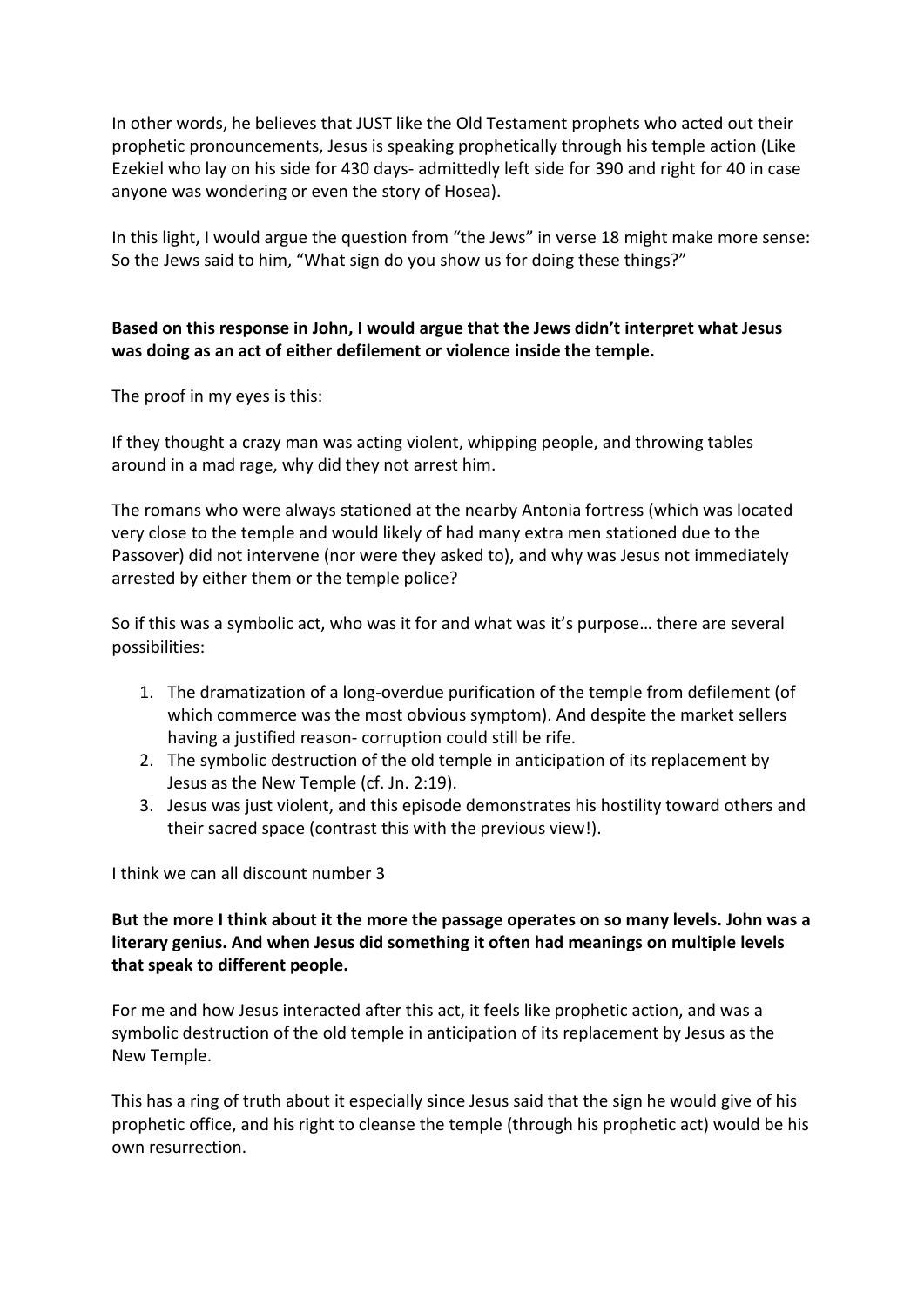Which is why John highlights this. This is why it is in the Lenten calendar too. What John is trying to establish is that Jesus is God's Son. And that Jesus proves his divinity, on his way to the cross, to show he is the only one worthy to atone for our sins. He even explains to the Jews that He will be the temple. There will be no need for there to be ONLY one place for people to meet with God.

Despite this looking like quite a startling act. I believe that in all of Jesus works he time and time again shows compassion, mercy and kindness. All that He does is restorative and redemptive.

In the book Killing Enmity Thomas Nuffield writes this about Jesus

*"This brings up the question of redemptive violence… if Jesus violated the personhood of others through his aggressive acts, then perhaps we could say he used redemptive violence. But he never seems to do anything other than advocate for the highest expression of personhood for everyone in the scene.* 

*He wants his Jewish brethren to be the persons they're called to be (e.g. – light to the nations), and he wants Gentiles to be able to come into places of prayer to meet with GOD!*

*So – he forces out, cleanses, and aggressively removes that which impedes personhood, worship, relationship, and mission. My conviction is that Jesus' actions were directed at the things that were hurting people."*

The gospel writers framed the scene as a prophetic act by someone acting as God's plenipotentiary (e.g., recall Jesus use of prophetic texts in Zech. 14:21, Is. 56:7, Jer. 7:11, etc. that correspond to his prophetic actions).

John was **not** seeming to be telling the story in order to advance an ethical teaching moment about how to use violence the "Jesus-way."

### **So, what does this mean for us? Why is it relevant this Lenten time?**

Jesus action, as it is narrated by the evangelists, is a direct confrontation of the Jews violence (using a much more robust definition of violence), and their **failure in their stewardship of the temple**, and their failure to embrace and live their vocation/mission to the Gentiles.

Thus, Jesus prophetic action in the temple **is not** an example of using force and violence to either physically harm or to oppress another, **but it is rather a prophetic and loving act intended to show God's heart to provide a way for the nations to come to him in prayer!** 

This is a huge act of love. Jesus is saying he will be the place where people can come to be clean. Forgiven and set free. He is saying he will be the sacrifice.

For me this passage leaves me with a few thoughts for us here in St.Mary's: